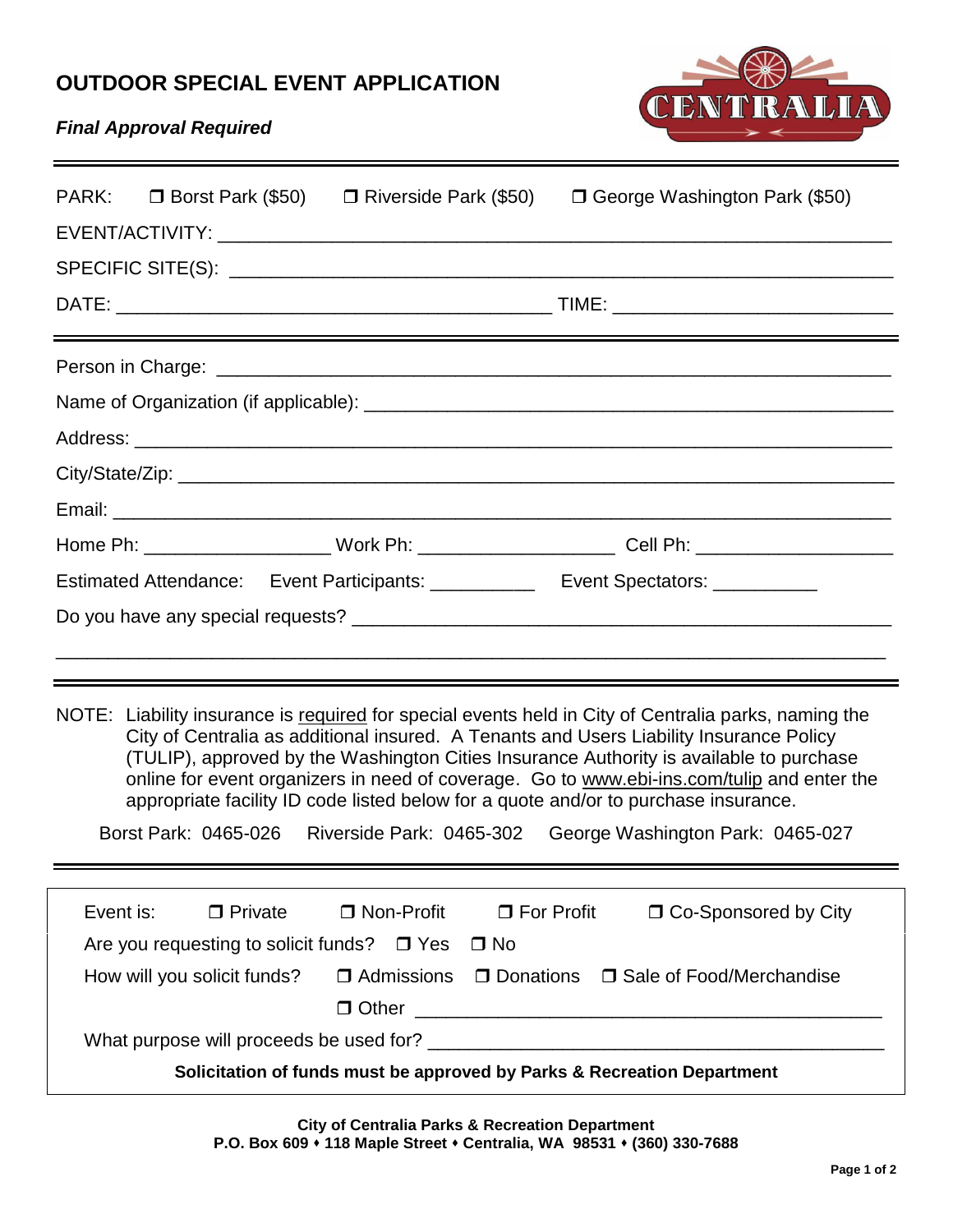### **RESERVATION PROCEDURE:**

- 1. Reservations must be made at least 15 business days in advance and may be made up to 12 months to the day in advance through the Centralia Parks & Recreation office during regular business hours, Monday through Friday, 8:00 am to 5:00 pm.
- 2. Reservations may be made by phone, in person or online. A party has 10 business days after the date is requested to return completed application with required \$50 use fee. If completed application form and use fee are not received on or before that day, the reserved date is subject to cancellation and may be reopened to others.
- 3. Centralia Parks & Recreation reserves the right to waive or reduce charges for use by local community non-profit organizations providing a letter of determination for I.R.S.
- 4. Proof of liability insurance in the minimum amount of \$1,000,000, naming the City of Centralia as additional insured is required prior to final approval.
- 5. Cancellation received less than ten (10) days before event will result in forfeiture of fee.

### **AGREEMENT:**

Lessee shall defend, indemnify, and hold harmless the City, its officers, officials, employees and volunteers from and against any and all claims, suits, actions, or liabilities for injury or death of any person, or for loss or damage to property, which arises out of Lessee's use of Premises, or from the conduct of Lessee's business, or from any activity, work or thing done, permitted, or suffered by Lessee in or about the Premises, except only such injury or damage as shall have been occasioned by the sole negligence of the City.

I the applicant further agree to adhere to all rules, regulations and policies of the Centralia Parks & Recreation Department. I acknowledge the receipt of the Use Policies and Regulations, and agree to take responsibility for compliance. I hereby understand that failure to follow the policies regarding rules, restrictions and conditions of use will result in fines for penalties and/or labor and material expenses incurred at Centralia Parks & Recreation Department facilities. Billings not paid within 30 days of receipt will be turned over to a collection agency and subject to fees assessed by the collection agency.

\_\_\_\_\_\_\_\_\_\_\_\_\_\_\_\_\_\_\_\_\_\_\_\_\_\_\_\_\_\_\_\_\_\_\_\_\_\_\_\_\_\_\_\_\_\_\_\_ \_\_\_\_\_\_\_\_\_\_\_\_\_\_\_\_\_\_\_\_\_\_\_\_\_\_ Signature of Applicant or Authorized Representative Date